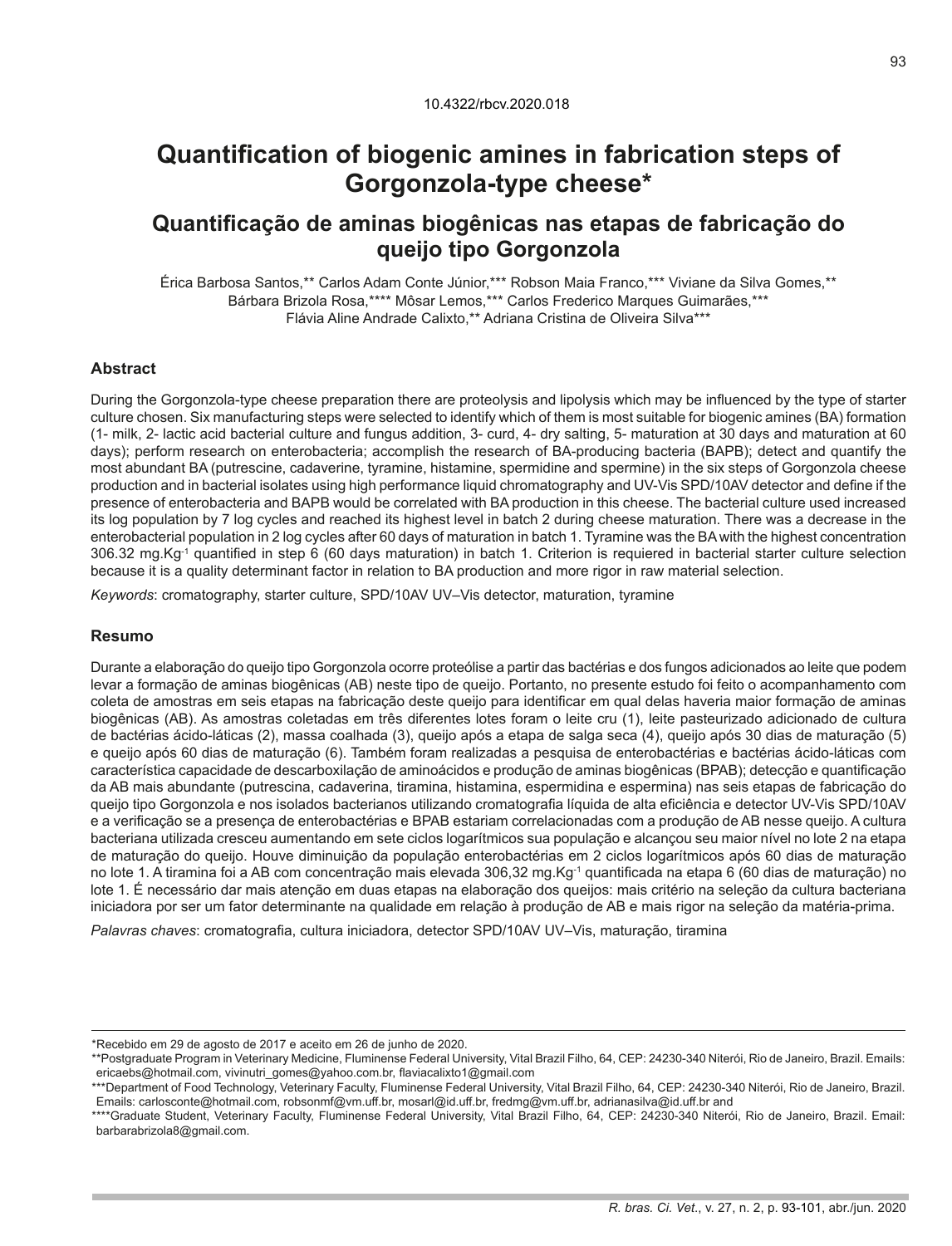## **Introduction**

BA production in cheeses has frequently been associated to starter and non-starter lactic acid bacteria, such as *Lactobacillus* and *Enterobacteriaceae*, respectively (Herrero-Fresno et al., 2012). The species of many genera including *Lactobacillus, Bacillus, Citrobacter, Clostridium, Escherichia, Klebsiella, Listeria, Photobacterium, Proteus, Pseudomonas, Salmonella, Shewanella, Shigella* and *Plesiomonas* and lactic acid bacteria are capable of decarboxylating one or more types of amine (Papavergou et al., 2012). Many different genera and species of Gram-negative and positive bacteria have the ability to produce BA (Shirone et al., 2013).

In addition to bacteria, there are other factors that affect the BA formation and accumulation in cheeses, and the main ones are the availability of amino acids (and therefore, proteolytic activity) and the presence of bacteria with amino acid decarboxylation capacity. Other factors may also contribute to the formation of BA in the cheese, such as milk quality, pH, salt concentration, water availability, temperature and duration of maturation and storage, lactic acid bacteria starter or non-starter, density and the presence of cofactors and amine catabolism (Spizzirri et al., 2013). It has been reported that conditions leading to accelerated or increased proteolysis may result in a significant increase of BA during cheese ripening (Buňková et al., 2013).

The most important BA found in cheeses are histamine, tyramine, putrescine and cadaverine, which originate from decarboxylase activities of specific amino acids of the cheese microbiota (Qureshi et al., 2013). According to Ladero et al. (2008), histamine is the most active BA and most frequently involved in food poisoning and the histamine concentrations found by them in 80 cheeses made from different types of milk and undergoing different ripening periods, detected at 41,25% of the samples, ranged from 20 to

More than 1000 mg per Kg of cheese.

Due to these characteristics, cheese is among the foods that are most commonly implicated in histamine poisoning and tyramine toxicity (EFSA, 2011). Foods rich in tyramine, such as cheese, show a close relationship with migraine attacks and the toxic effects were termed cheese reactions (Schirone et al., 2013).

One of the cheeses widely consumed worldwide and in which the mass undergoes intense proteolytic action is Gorgonzola cheese, matured for 60 to 120 days by the bacteria *Lactococcus* spp. and *Penicillium roqueforti*, which grows internally in the cheese's mechanical gills (Gillot et al., 2017). Due to the strong proteolytic and lipolytic action that occurs in this type of cheese, it develops a pronounced flavor and aroma and also the presence of BA (histamine, tyramine, β-phenylethylamine, isopentyl, putrescine, cadaverine) (EL-SHEIKH et al. 2011). In the study presented by Gillot et al. (2017), it was observed that the free amino acids generated from the proteolysis were used in the formation of the biogenic amines by some bacteria with specific decarboxylation capacity.

Although there are scientific studies showing the presence of BA in different types of cheese, the food technology needs more precise information about which technological steps could characterize a greater favoring in the production of BA during Gorgonzola-type cheese elaboration.

Therefore, the objectives of this study were to identify in which stages of the production of Gorgonzola type cheese the greatest production of biogenic amines (BA) occurs; to detect which biogenic amines are produced in higher concentrations; detect the presence of acid-lactic bacteria with the characteristic of amino acid decarboxylation capacity and production of biogenic amines (BAPB) in cheese samples using specific means for Enterobacteria and lactic acid bacteria (LAB) and to determine whether the presence of Enterobacteriaceae, acid-lactic bacteria or other quality parameters are correlated with the production of biogenic amines in the cheese in question.

## **Materials and Methods**

#### *Cultures*

In all three cheese batches elaboration, the bacterial culture was M 036 L 05 and its composition included *Lactococcus lactis* subsp*. lactis*, *Lactococcus lactis* subsp. *cremoris, Lactococcus lactis* subsp*. lactis* biovar. *Diacetylactis* e *Leuconostoc* sp.*,*  and fungal culture of *Penicillium roqueforti* was PRN, both of SACCO**®**.

## *Production of the Gorgonzola-type cheese and collecting samples*

Gorgonzola-type cheeses were produced according to Moraes & Freitas (1983) in the cheese section of the Milk Pilot Plant at a secondary school in São Gonçalo city, in the state of Rio de Janeiro, Brazil. Samples of milk, curds and cheese collected during the cheesemaking process were transported to the laboratory for analysis. For the milk, pre-sterilized glass bottles with 1L capacity were used; for the curd and cheese samples, 500g polyethylene packages were used, all in polystyrene boxes insulated on ice. For its production, the milk was standardized with 4.7% fat (adding cream), pasteurized in plate systems at 72-75°C / 15-20 seconds and cooled to 32°C. The milk was then poured into 200 L tanks; (0.5 g / 50 L), fungal culture PRN (0.5 g / 50 L), sodium chloride (0.5 g / 50 L), calcium chloride (20 g / 100 L), a thermophilic starter culture After 40 minutes of standing, once the mixture was curdled, the curds were broken or diced (2.0-3.0 cm wide) The mixture was stirred slowly for 40 min at 36°C, the temperature was raised to 43°C and stirring was continued until the desired consistency of the mass was reached  $(± 50 min)$ . After draining, the curd was hand-shaped and transferred to 2.0 Kg molds in a circular shape and then allowed to stand to allow an additional loss. The cheese was stored in a maturation chamber (8-12°C, 90-95% of the weight of the cheese). After 15 days the cheeses were punched and large (copper) metal needles penetrated the cheeses to allow air to enter and thus allow the development of cultures previously introduced into the curd. The air creates ideal and natural conditions for the development of *Penicillium roqueforti*, which is responsible for the blue/ green shaft that makes Gorgonzola cheese so unique. Finally, the cheeses were submitted to a new verification to evaluate their quality characteristics, they were cut in two or more pieces and each piece was wrapped in raised aluminum foil and stored for up to 60 days at  $4 \pm 1^{\circ}$ C. The cheese production was carried out three times (three batches) and the samples were collected in six different steps: step 1 (raw milk collection), step 2 (collection of pasteurized milk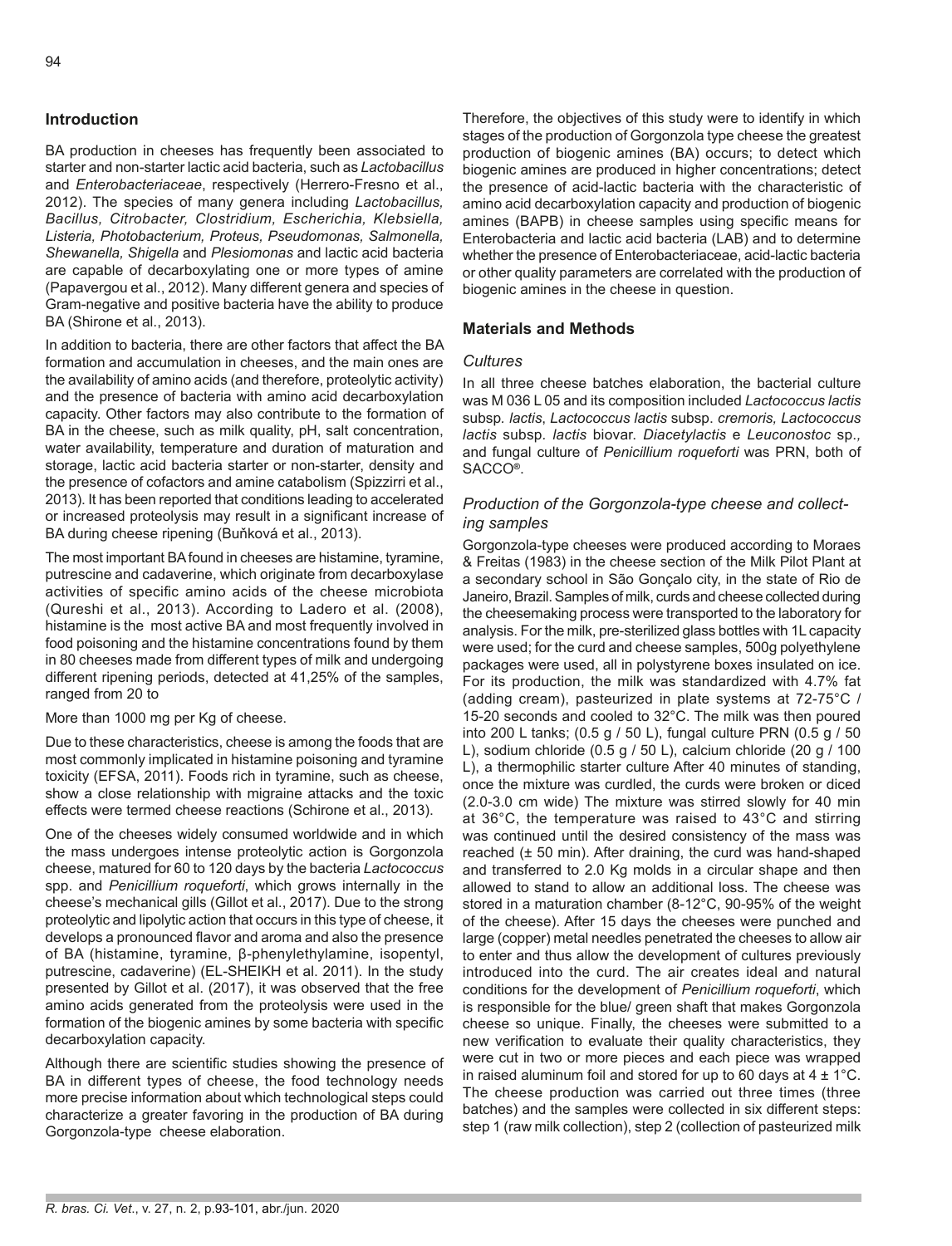added from the dairy culture), step 3 (collection of the cheese), step 4 (cheese collection after dry salting), step 5 (cheese collection after 30 days of maturation) and step 6 (cheese collection after 60 days of maturation).

#### *Bacteriological Analysis*

The Purity of bacterial culture was tested using Litmus Milk (Davis, 1935).

The Research of Total Coliform was held the recommended by APHA (2001), in step 2 samples (collection of pasteurized milk added from the dairy culture) in order to check if the culture was free from other bacteria.

In the research for Potentially Biogenic Amine-Producing Bacteria by lactic acid bacteria in ripened cheeses, we used the method proposed by Stratton (1992) and Izquierdo et al. (2003). Ten grams of each sample was weighed and homogenized with 90 mL of 0.9% peptone water. From this dilution (10<sup>-1</sup>), serial dilutions to 10-12 were seeded in duplicate onto plates containing De Man, Rogosa and Sharpe (MRS) double-layer agar and incubated at 37°C. Typical colonies were Gram-stained, and the bacterial morphology was observed by means of a stereoscopic microscope using incident and transmitted light. Biochemical tests for oxidase and catalase were also performed.

The capacity to produce the amines tyramine, cadaverine, histamine, putrescine, spermine and spermidine, typical pretested colonies were lifted from the MRS agar and transferred into four different tubes containing MRS broth, 37mM pyridoxine or vitamin B6, supplemented with 2% of each precursor aminoacid separately (first tube: tyrosine; second tube: lysine; third tube: l-histidine; fourth tube: ornithine) and incubated at 37 °C for 24h. The tubes containing MRS broth, vitamin B6 and one of the four amino-acid precursors were tested separately for pH shift. All tubes were sent to the same method of extraction and derivatization for detection and quantification of BA by HPLC.

In the search for Potentially Biogenic Amine-Producing Bacteria by enterobacteria in ripened cheeses, we used the method proposed by Stratton (1992) and Izquierdo et al. (2003). Twenty five grams of each sample was weighed and homogenized with 225 mL of 0.1% peptone saline solution. From this dilution (10-  $<sup>1</sup>$ ), serial dilutions to 10<sup>-8</sup> were seeded in duplicate onto plates</sup> containing Violet Red Bile Glucose (VRBG) double-layer agar and incubated at 37°C.

To determine the capacity to produce the amines tyramine, cadaverine, histamine, putrescine, spermine and spermidine, typical pre-tested colonies were lifted from the agar and transferred into four different tubes containing Brain Heart Infusion broth, 37 mM pyridoxine or vitamin B6, supplemented with 2% of each precursor amino-acid separately (first tube: tyrosine; second tube: lysine; third tube: l-histidine; fourth tube: ornithine) and incubated at 35-37 °C for 24h. The tubes containing BHI broth, vitamin  $\mathsf{B}_{_{6}}$  and one of the four amino-acid precursors were tested separately for pH shift. All tubes were referred by the same method of extraction and derivatization for detection and quantification of BA by HPLC.

#### *Biogenic amine determination by HPLC*

*Preparation of Standards***.** Standards of tyramine (C<sub>8</sub>H<sub>11</sub>NO), histamine (C $_{5}$ H $_{9}$ N $_{3}$ ), putrescine (C $_{4}$ H $_{12}$ N $_{2}$ ), cadaverine (C $_{5}$ H $_{14}$ N $_{2}$ ), spermidine  $(C_{14}H_{47}N_{6}O_{12}P_{3})$ , and spermine  $(C_{10}H_{26}N_{4})$  were purchased from Sigma-Aldrich® (St. Louis, MO, USA). Stock solutions for each amine (40 µgL<sup>-1</sup>) were prepared in 0.1 N HCl and stored at 4±1 °C (Cunha, 2012; Lázaro, 2013).

**Sample Preparation.** For BA extraction, 5 g of minced cheese was homogenized with 5 mL of 5% perchloric acid (Cunha et al., 2012; Lázaro et al., 2013).

*Chromatographic conditions***.** The samples of cheese and the tubes containing bacterial strains with possible potential to produce BA were tested by this method. The chromatographic system consisted of a LC/10AS pump coupled to a SPD/10AV UV–Vis detector and a C-R6A chromatopack integrator (Shimadzu, Kyoto, Japan). BA separations were performed on a Teknokroma Tracer Extrasil ODS2 (15×0.46 cm id., 5 μm) column equipped with a Supelco Ascentis C18 (2×0.40 cm id., 5 μm) guard column, under isocratic conditions (Lázaro et al., 2013).

#### *Statistical Analysis*

Data were analyzed by unidirectional ANOVA using the XL STAT® 2015 for Windows. The averages were compared by the Tukey test (p <0.05) to verify significant differences between the independent and dependent variables; with more than one level of significance (p <0.05 and p <0.01). The Pearson Correlation Coefficient was also used to establish a correlation between bacterial growth and BA formation.

#### **Results e Discussion**

#### *Bacteriological Analysis*

Through the Purity Test of Cultures it was possible to observe that all samples containing cultured bacteria were pure and perfectly viable with all clots formed homogeneously and with a perfect color change from lilac to light pink. The Total Coliforms Survey was performed in the samples from step 2, where the cultures were added in the three batches and all the results were negative. The lactic acid bacteria of the bacterial culture used are immediately used and, after weighing under sterile conditions, were diluted in pasteurized milk and immediately added to the tank (0.5g/50L). Table 1 shows the amount of lactic acid bacteria present in the different stages. Milk initially had a population of lactic bacteria (2.93 Log CFU.g<sup>-1</sup>); so in the first two manufacturing steps the amount of remaining LAB from pasteurization added to the added LAB resulted in increase to 9 Log cycles in step 6.

It is verified that even in raw milk, have already exists lactic bacteria according to Hermanns et al. (2013) who found a high bacterial count in the samples of their study; these bacterias and others of another origin (from skin, from intestines and any other origin) denoting to be related to the inadequate conditions of hygiene, transport, manipulation and milk refrigeration; factors that impose the need for greater participation of quality control and milk pasteurization as a mandatory measure of food safety in milk consumption.

Only after step 3 (curd) in batch 3 it was observed a further development of the bacteria added to the milk. In step 6, there is an increase of seven Log cycles to its population (ranging from 2.74 Log CFU.g-1 to 9.45 Log CFU.g-1) and reached its highest value in step 6 of batch 2 (9.45 Log CFU.g<sup>-1</sup>;  $p$  <0.05), in other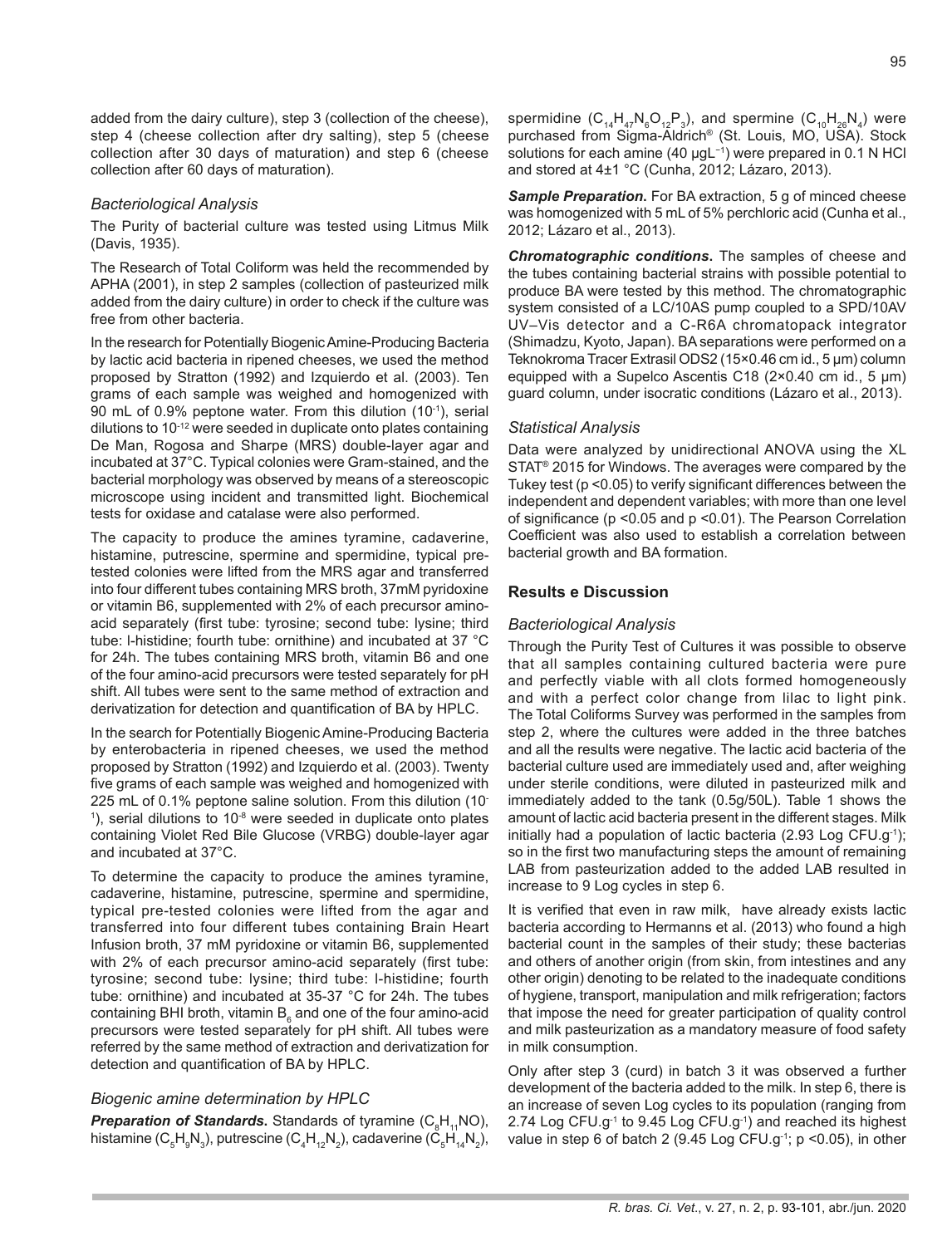**Table 1**: Lactic-acid bacteria results (Log CFU.g-1) in different steps of Gorgonzola-type production cheese arranged in order of date

| STEPS                   | <b>BATCH 1 BATCH 2 BATCH 3</b>                                           |                                                                            |
|-------------------------|--------------------------------------------------------------------------|----------------------------------------------------------------------------|
| $\mathbf 1$             | $2.93^{\circ} \pm 0.10$ $2.74^{\circ} \pm 0.15$ $4.20^{\circ} \pm 1.27$  |                                                                            |
| 2                       | 3.14 <sup>e</sup> ±0.03 3.65 <sup>e</sup> ±0.65 4.87 <sup>de</sup> ±0.27 |                                                                            |
| 3                       |                                                                          | $3.10^{\circ} \pm 0.21$ $3.71^{\circ} \pm 2.46$ $5.08^{\circ} \pm 0.47$    |
| $\overline{\mathbf{4}}$ |                                                                          | 3.64 <sup>e</sup> ±1.33 4.59 <sup>de</sup> ±0.30 5.01 <sup>cde</sup> ±0.45 |
| $\overline{\mathbf{5}}$ |                                                                          | 6.94 $^{bcd}$ ±0.89 6.92 $^{bcd}$ ±0.07 7.45 $^{abc}$ ±0.42                |
| 6                       | $9.26^{ab} \pm 0.02$ $9.45^a \pm 0.08$ $9.14^{ab} \pm 0.04$              |                                                                            |

Means of determinations with standard deviation. Values in the same row with different letters are significantly different (p < 0.05). Steps: (1) milk, (2) culture addition, (3) curd, (4) dry salting, (5) 30 days of maturation, and (6) 60 days of maturation.

words, after 60 days of maturation. The lower development of these bacteria can be observed from step 1 where they are in LAG phase. In step 2, due to the pasteurization treatment, the time-temperature binomial reduced the lactic acid bacteria population. LOG phase can be observed from step 2 to step 6. Stationary and declining phases were not observed in this study. Up to the maturation stage, the growth was more discrete because bacteria were in recovery process after the heat treatment, and from step 5, products of the biochemical stage of maturation are available to accelerate the bacterial growth process (RODRÍGUEZ et al., 2013; DANNENHAUER, 2010). Due to the high initial loading of contaminating bacteria (step 1), milk pasteurization process was insufficient to eliminate enterobacteria that remained in cheeses after 60 days of maturation (Table 2), which is not usually expected, according to Dahl et al. al. (2000). After pH decrease, occurred in these types of cheese, there is acidification of the medium and this fact interferes in the population of this bacterial genus due to its sensitivity to the lactic acid produced during the fermentation during the maturation stage (GOMES et al., 2014).

**Table 2**: Enterobacteria results (Log CFU.g-1) in different steps of Gorgonzola-type cheese production arranged in order of date

| <b>STEPS</b> | <b>BATCH1</b>               | <b>BATCH 2</b>              | <b>BATCH 3</b>               |
|--------------|-----------------------------|-----------------------------|------------------------------|
| 1            | $6.60^{\rm e}{\pm}0.10$     | $4.29^e \pm 1.38$           | $5.17^e \pm 0.10$            |
| $\mathbf{2}$ | $6.83^e \pm 0.12$           | $3.45^e \pm 1.27$           | $6.14^{de} \pm 0.03$         |
| 3            | $6.61^{\circ}$ ±0.08        | $3.77^{\rm e}{\pm}1.27$     | $6.76^{\text{cde}}\pm0.02$   |
| 4            | $5.64^e \pm 0.13$           | $3.60^{\text{de}} \pm 1.17$ | $6.84^{\text{cde}} \pm 0.07$ |
| 5            | $5.27^{\text{bcd}}\pm 0.31$ | $3.53bcd \pm 1.15$          | $5.68^{abc}$ ±0.14           |
| 6            | $4.11^{ab} \pm 0.08$        | $3.42^a \pm 1.14$           | $4.52^{ab} \pm 0.34$         |

Means of determinations with standard deviation. Values in the same row with different letters are significantly different (p < 0.05). Steps: (1) milk, (2) culture addition, (3) curd, (4) dry salting, (5) 30 days of maturation, and (6) 60 days of maturation.

In general, enterobacterial population decrease after 60 days of maturation (step 6) was observed in all batches relative to the initial stages (change from  $6.84$  Log CFU.g<sup>-1</sup> to  $3.42$  Log UFC.g-1); however, this behavior was more evident and larger in batch 1 where there was a 2 Log cycles reduction in this bacterial genus population (from 6.60 Log CFU.g<sup>-1</sup> to 4.11 Log  $CFU.g^{-1}$ ) (Table 2). Serio et al. (2006) observed 10 $^3$  CFU.g $^{-1}$  and 10<sup>5</sup> CFU.g-1 (summer and winter, respectively) after 15 days of maturation and 10<sup>2</sup> CFU.g<sup>-1</sup> enterobacteria after 60 days of maturation for Pecorino Abruzzese cheese; Diezhandino et al. (2015) found much lower counts (0.43 Log CFU.g-1) and after the 60-day period, there was no enterobacteria detection in cheeses.

Both lactic acid bacteria from the culture and enterobacteria populations remained high at 60 days of maturation, their genotypes and others may have had a direct participation in the stimulation of BA production, since these two groups have this capacity. For 60 days, there was enough time, all the substrates and biochemical reactions in the cheese so that the notorious formation of BA was observed. According to Diezhandino et al. (2015), any value above zero is considered high because, with 60 days of maturation, enterobacteria can not be found, according to the literature. From a colony forming unit, production of BA can already be observed if the bacteria have decarboxylation capacity and have free amino acids at disposal.

#### *Biogenic Amines*

## Cheeses.

Following the information contained in Table 3, from step 1 it was observed that some BA were already detected and this was due to the fact that the raw material arrived with a high level of contamination and the bacteria had already started the BA formation process. In the three batches only spermidine was not observed in step 1. Milk also contains biogenic substances and among these bioactive substances are the BA and polyamines that are present in milk and its derivatives (GALITSOPOULOU et al. 2015). Schirone et al. (2013), in analyzes of Pecorino cheeses, made from sheep's milk, raw and pasteurized, found a total of 266.7 to 5860.6 mg.Kg<sup>-1</sup> of BA in cheeses made from raw milk and from 10.3 to 582.4 mg.  $Kg^{-1}$  in pasteurized milk.

> In step 2 (addition of culture to pasteurized milk), where there was addition of the culture containing *Lactococcus lactis* subsp. *lactis*, *Lactococcus lactis* subsp. *cremoris*, *Lactococcus lactis* subsp. *lactis* biovar. *Diacetylactis* and *Leuconostoc* sp., there was a discrete, but increasing formation of BA by the bacterial species known to form these substances.

> The types and contents of BA present in fermented dairy products vary with raw material, the type of product, the maturation/fermentation time, the starter culture strains, the proteolytic activity and the manufacturing conditions (PRIYADARSHANI; RAKSHIT, 2011).

> The step 2 results are in agreement with the amount of BA found in other dairy products (ANDIC et al., 2010; COSTA et al., 2015; ÖZDESTAN; ÜREN, 2010).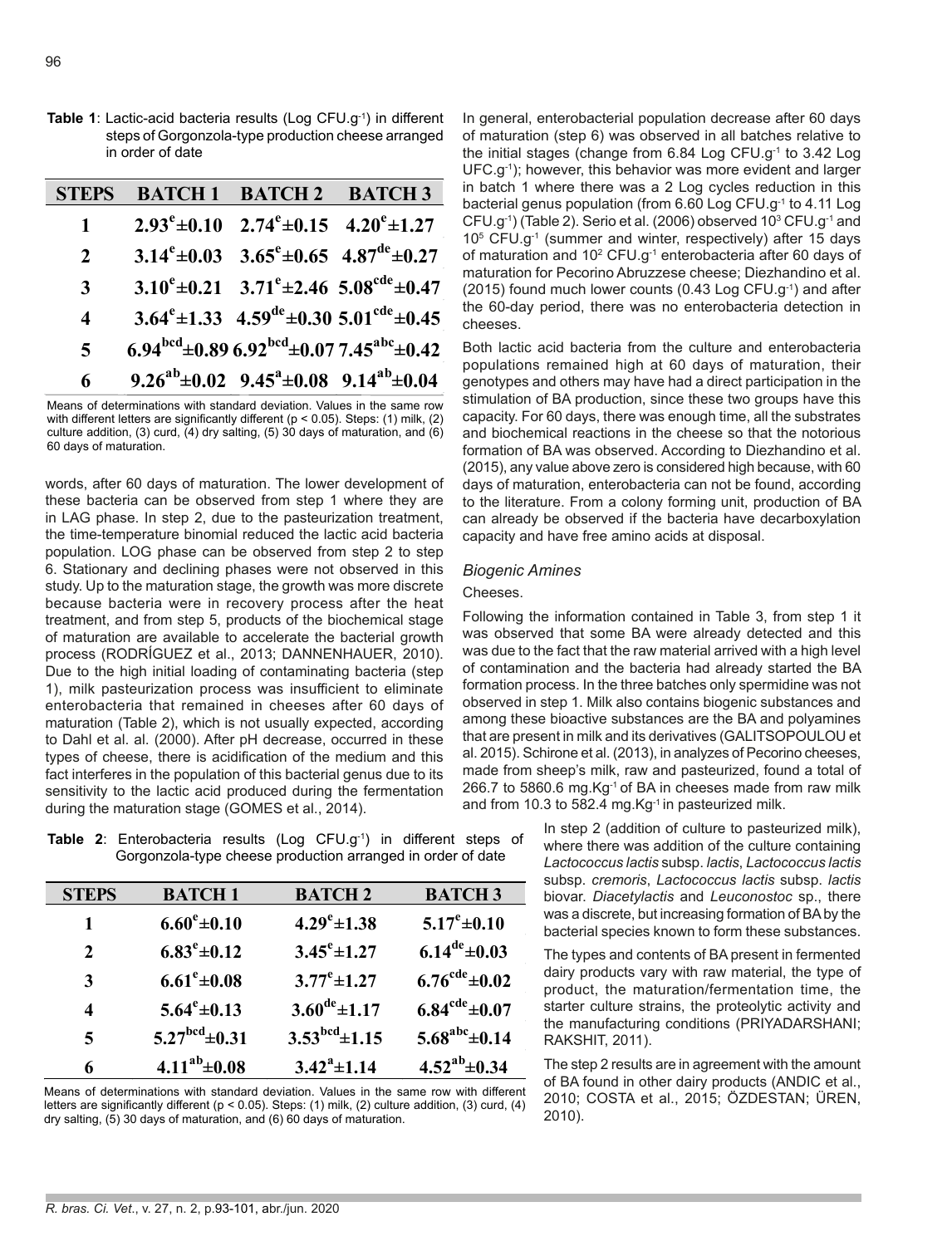Table 3 shows that in the cheese samples from batch 1 only tyramine was detected at all manufacture stages and its maximum result was at stage 6, at 60 days of maturation (306.32 mg.Kg-1; significantly higher p<0.001). In batches 2 and 3 no cadaverine and spermidine were detected, but spermine, histamine, putrescine and tyramine were detected. In batch 2 histamine was the BA with highest value (65.46 mg.Kg-1; significantly higher p<0.001) and in batch 3 was tyramine (243.62 mg.Kg-1; significantly higher p<0.001), both in step 6.

According to Montanha (2016), the main agents responsible for proteolysis during cheese maturation (Table 3, step 3 - curd) are endogenous milk enzymes, coagulant residue retained in the rennet after manufacture and the proteolytic enzymes of precursor bacteria and not precursors. These biochemical transformations provide BA precursor substances (RASOVIC et al., 2017) and will be used from stage 4 (Table 3, dry salting).

In step 4 (Table 3, dry salting), salt levels are responsible for retarding the growth of LAB and aid in the control of bitter taste (MISTRY, 2007; RAMÍREZ-NAVAS, 2017). Thus, by retarding the growth of some bacteria, the production of BA remains unobtrusive.

In steps 5 and 6 (Table 3), which are related to maturation, values are very close to those found by Cunha et al. (2012) who worked with similar cheeses and maturation time in the production of Gouda, Prato and Muçarela cheeses and found for tyramine 361.19 mg.Kg-1, 152.91 mg.Kg-1 and 96.28 mg. .Kg-1, respectively.

In addition to the aforementioned factors, the thermal treatment used (rapid pasteurization) was not enough to reduce the contaminant bacterial count in a satisfactory way, and with that, the subsequent production of BA by these contaminating bacteria and by the bacteria of the culture was quite accentuated after the main step of BA formation that is maturation - steps 5 and 6. This fact was most evident in step 6 (Table 3), at 60 days of maturation, where highest values for BA were quantified. Except to two quantifications (spermine: 4.78 mg.Kg-1 and putrescine: 4.96 mg.Kg-1), all other concentrations are capable of causing food poisoning.

Del Rio et al. (2017) argue that tyramine and histamine are the BA most frequently found in high concentrations in foods and show synergistic toxicity to intestinal cells in culture. They may even appear together in toxic concentrations. Through its results, it was possible to observe that histamine, in concentrations below the legal limit, increases the cytotoxicity of tyramine in concentrations frequently reached in some foods. Tyramine and histamine synergistic cytotoxicity should be taken into account when establishing legal limits to ensure consumer safety. Tyramine is the BA most commonly detected in fermented dairy products, since many lactic acid bacteria can produce microbial tyrosine decarboxylase (BUŇKOVÁ et al., 2010), which explains the high tyramine values found in this study.

Law and Tamime (2010) observed that the bacteria of *Enterobacteriaceae* family are generally implicated in the formation of cadaverine, as well as those of the genus *Pseudomonas* spp. are considered responsible by putrescine formation. Since putrescina is precursor of spermine, which in turn is precursor of spermidine; this explains the increase in spermine from batches 2 and 3 in Table 3.

Some countries stipulate minimum doses of tyramine ingestion, but Brazil has no legislation for bioactive amines contamination (RIGUEIRA, 2010).

| <b>LOTES</b>   | $\mathbf{A}\mathbf{B}$ | <b>ETAPAS</b>           |                         |                         |                          |                        |                           |  |
|----------------|------------------------|-------------------------|-------------------------|-------------------------|--------------------------|------------------------|---------------------------|--|
|                |                        | $\mathbf{1}$            | $\overline{2}$          | 3                       | $\overline{\bf{4}}$      | 5                      | 6                         |  |
| 1              | cadaverina             | n.d.                    | n.d.                    | n.d.                    | n.d.                     | n.d.                   | n.d.                      |  |
|                | espermidina            | n.d.                    | n.d.                    | n.d.                    | n.d.                     | n.d.                   | n.d.                      |  |
|                | espermina              | n.d.                    | n.d.                    | n.d.                    | n.d.                     | n.d.                   | n.d.                      |  |
|                | histamina              | n.d.                    | n.d.                    | n.d.                    | n.d.                     | n.d.                   | n.d.                      |  |
|                | putrescina             | n.d.                    | n.d.                    | n.d.                    | n.d.                     | n.d.                   | n.d.                      |  |
|                | tiramina               | $0.46^{\rm d} \pm 6.29$ | $0.49^{\rm d} \pm 0.07$ | $2.68^{\rm d} \pm 0.07$ | $31.58^{\circ} \pm 0.42$ | $54.06^b \pm 6.89$     | $306.32^a \pm 1.39$       |  |
|                | cadaverina             | n.d.                    | n.d.                    | n.d.                    | n.d.                     | n.d.                   | n.d.                      |  |
|                | espermidina            | n.d.                    | n.d.                    | n.d.                    | n.d.                     | n.d.                   | n.d.                      |  |
|                | espermina              | $0.71^b \pm 0.67$       | $0.77^b \pm 1.16$       | $0.78^b \pm 1.16$       | $2.12^{ab} \pm 3.08$     | $10.92^{ab}$ ±4.73     | $17.73^a \pm 13.02$       |  |
| $\overline{2}$ | histamina              | $0.93^a \pm 0.77$       | $1.03^a \pm 0.75$       | $2.73^{\circ}$ ±4.23    | $6.74^a \pm 5.37$        | $16.61^a \pm 0.32$     | $65.46^a \pm 24.96$       |  |
|                | putrescina             | $0.01^a \pm 0.01$       | $0.03^a \pm 0.04$       | $0.03^a \pm 0.04$       | $3.79^a \pm 6.08$        | $3.85^a \pm 6.12$      | $4.96^a \pm 2.54$         |  |
|                | tiramina               | $4.03^{\circ} \pm 6.29$ | $4.19^{\circ} \pm 6.49$ | $9.73^{\rm c} \pm 0.07$ | $28.26^{b} \pm 1.43$     | $37.48^{ab} \pm 1.39$  | $46.56^a \pm 3.57$        |  |
| 3              | cadaverina             | n.d.                    | n.d.                    | n.d.                    | n.d.                     | n.d.                   | n.d.                      |  |
|                | espermidina            | n.d.                    | n.d.                    | n.d.                    | n.d.                     | n.d.                   | n.d.                      |  |
|                | espermina              | $0.02^b \pm 0.01$       | $0.02^b \pm 0.01$       | $0.04^b \pm 0.02$       | $0.06^{\rm c}$ ±0.04     | $1.72^{ab} \pm 0.36$   | $4.78^a \pm 4.13$         |  |
|                | histamina              | $0.56^b \pm 0.94$       | $1.03^{\rm b} \pm 0.75$ | $2.51^b \pm 0.97$       | $8.99^{b} \pm 7.79$      | $9.61^b \pm 8.27$      | $54.36^{\circ} \pm 35.40$ |  |
|                | putrescina             | $0.05^{\circ}$ ±0.01    | $1.19^a \pm 0.07$       | $3.76^{\circ} \pm 6.52$ | $4.59^a \pm 7.96$        | $40.08^{\circ}$ ±46.68 | $40.54^{\circ}$ ±46.90    |  |
|                | tiramina               | $0.78^{\rm c}$ ±1.16    | $9.08^{\circ} \pm 6.89$ | $9.23^{\circ} \pm 8.78$ | $32.67^b \pm 2.11$       | $33.55^{b} \pm 1.14$   | $243.62^a \pm 2.86$       |  |

**Table 3**: Distribution of six biogenic amines concentration (mg.Kg<sup>-1</sup>) detected in different steps of Gorgonzola-type cheese production

Means of determinations with standard deviation. Values in the same rows with different letters are significantly different (p < 0.05). Steps: (1) milk, (2) culture addition, (3) curd, (4) dry salting, (5) 30 days of maturation, and (6) 60 days of maturation. Legend: BA – Biogenic Amine; n.d. – not detected.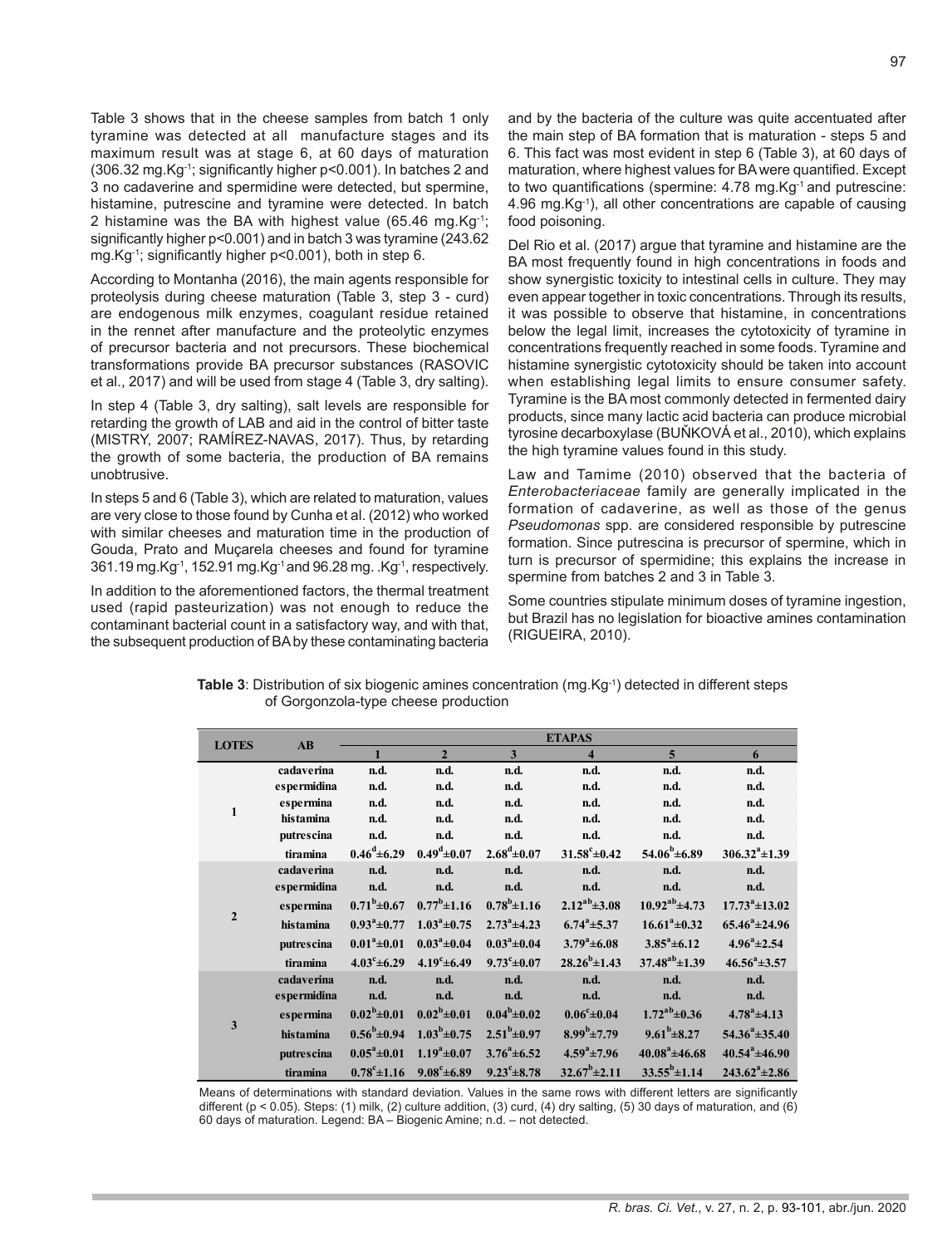## *Enterobacteria Plate Isolated*

As with cheeses, it was also during the maturation stages (30 and 60 days) that there was a higher concentration of BA in the isolates from the enterobacteria growth plates. Most of the quantifications in step 6 are above the limit considered acceptable for human intake (Table 4). All samples had a total count above <10 CFU/g, the maximum limit established by the Ministry of Agriculture, Livestock and Supply - MAPA (BRASIL, 2003).

In Table 4, it can be observed that in all batches six BA were detected, except in steps 1 and 2 of batch 3, in which no cadaverine was detected. In batch 1, the three BA that were detected at the highest level (p<0.05) were putrescine  $(413.47 \text{ mg.Kg}^{-1})$ , histamine  $(209.77 \text{ mg.Kg}^{-1})$  and tyramine  $(92,23 \text{ mg.Kg}^{-1})$  in this order. In batch 2, the three BA with highest concentrations (p<0.05) were putrescine (457.28 mg.Kg-1), cadaverine (82.96 mg.Kg-1) and spermidine (61.08 mg.Kg-1). In batch 3, the three BA with higher concentrations (p<0.05) were putrescine (252.10 mg.Kg-1), cadaverine (19.48 mg.Kg-1) and histamine (7.18 mg.Kg-1). Although enterobacteria population decreased during maturation process, the surviving bacteria of this genus continued contributing to increase BA concentration, for example, in the case of putrescine from the three batches, which presented higher values (413, 47 mg Kg<sup>-1</sup>, 457.28 mg.Kg<sup>-1</sup> and 252.10 mg.Kg-1, in batches 1, 2 and 3 respectively, all in step 6 (Table 4).Through the Pearson's correlation test it was possible to observe a strong correlation (ρ=0.8; positive) between the bacteria of the present study and the formation of BA. It means a perfect correlation (ρ=1) between the two variables, since both increase proportionally.

## *Lactic-Acid Bacteria Plate Isolated*

As with isolates from enterobacteria growth plates, it was also during the maturation steps (30 and 60 days) that there was a higher concentration of BA in the isolates from the lactic acid bacteria growth plates. Four quantifications in step 6 are above the limit taken as acceptable for human intake (Table 5).

In all batches six BA were detected, except in steps 2 and 4 of batch 1 and step 1 of batch 2, where no cadaverine was detected (Table 5). In batch 1, the three BA detected at the highest levels ( $p$ <0.05) were tyramine (121.58 mg.Kg $^{-1}$ ), putrescine (4.41 mg.Kg<sup>-1</sup>) and histamine (3.24 mg.Kg<sup>-1</sup>) respectively. In batch 2, the three BA with higher concentrations (p<0.05) were putrescine  $(41.52 \text{ mg.Kg}^{-1})$ , tyramine  $(34.69 \text{ mg.Kg}^{-1})$  and histamine  $(2.87 \text{ g}^{-1})$ mg.Kg-1). In batch 3, the three BA with highest levels (p<0.05) were tyramine (9.59 mg.Kg-1), histamine (0.56 mg.Kg-1) and spermine  $(0.20 \text{ mg.Kg}^{-1})$ .

Cunha et al. (2002) reported that highest values of putrescine, cadaverine, tyramine, histamine and spermidine were 44.10 mg.Kg-1, 16.18 mg.Kg-1, 361.19 mg.Kg-1, 79.13 mg.Kg-1, 0.25 mg.Kg-1, respectively. Tyramine and histamine values are higher than this present study values.

Izquierdo et al. (2003) quantified histamine in Parmesan type cheese (151,65 mg.Kg $^{-1}$ ), Manchego (100.07 mg.Kg $^{-1}$ ) and Year (113.32 mg.Kg-1) using the same bacterial isolation method and

**Table 4:** Distribution of biogenic amines concentration (mg.Kg<sup>-1</sup>) detected in enterobacteria plate isolated from steps of Gorgonzola-type cheese production

| <b>BATCHES</b> | <b>BA</b>   | <b>STEPS</b>              |                          |                                          |                         |                                                                |                                                                                     |
|----------------|-------------|---------------------------|--------------------------|------------------------------------------|-------------------------|----------------------------------------------------------------|-------------------------------------------------------------------------------------|
|                |             | 1                         | $\overline{2}$           | $\mathbf{3}$                             | $\overline{\mathbf{4}}$ | $\overline{5}$                                                 | 6                                                                                   |
| $\mathbf{1}$   | cadaverina  | $1.69^{\degree}\pm 1.63$  | $1.79^a \pm 2.95$        | $3.29^a \pm 4.11$                        | $3.41^a \pm 1.97$       | $11.50^a \pm 14.95$                                            | $17.12^a \pm 27.79$                                                                 |
|                | espermidina | $0.01^a \pm 0.01$         | $0.66^a \pm 1.12$        | $2.08^a \pm 0.07$                        | $2.32^a \pm 3.99$       | $7.49^a \pm 12.69$                                             | $9.18^a \pm 15.57$                                                                  |
|                | espermina   | $1.73^a \pm 1.41$         | $2.10^a \pm 0.10$        | $2.20^a \pm 3.52$                        | $4.28^a \pm 5.61$       | $16.51^a \pm 8.57$                                             | $27.70^a \pm 16.62$                                                                 |
|                | histamina   | $0.06^a \pm 0.09$         | $0.30^a \pm 0.20$        | $2.28^a \pm 2.27$                        |                         |                                                                | $20.37^a \pm 20.24$ 100.20 $^a \pm 169.82$ 209.77 $^a \pm 344.52$                   |
|                | putrescina  | $0.24^b \pm 0.06$         | $0.25^b \pm 0.11$        | $2.09^b \pm 1.51$                        |                         |                                                                | $2.38^b \pm 1.79$ 58.49 <sup>ab</sup> $\pm$ 101.13 413.47 <sup>a</sup> $\pm$ 358.59 |
|                | tiramina    | $1.11^b \pm 1.41$         | $1.42^b \pm 0.81$        |                                          |                         | $17.72^{ab} \pm 22.8928.20^{ab} \pm 43.0045.70^{ab} \pm 39.29$ | $92.23^a \pm 31.56$                                                                 |
|                | cadaverina  | $0.09^a \pm 0.10$         | $1.10^a \pm 1.06$        | $1.18^a \pm 1.23$                        | $5.33^{\circ} \pm 0.87$ | $25.69^a \pm 22.59$                                            | $82.96^a \pm 71.91$                                                                 |
|                | espermidina | $0.03^b \pm 0.01$         | $0.04^b \pm 0.01$        | $0.05^b \pm 0.03$                        | $0.21^b \pm 0.07$       | $60.74^a \pm 1.56$                                             | $61.08^a \pm 1.71$                                                                  |
| $\overline{2}$ | espermina   | $0.11^a \pm 0.12$         | $0.82^a \pm 1.36$        | $1.01^a \pm 0.84$                        | $1.52^a \pm 0.71$       | $1.63^{\circ}$ ±0.68                                           | $2.17^a \pm 0.64$                                                                   |
|                | histamina   | $0.09^a \pm 0.05$         | $0.46^a \pm 0.61$        | $0.52^a \pm 0.50$                        | $0.86^a \pm 1.47$       | $11.65^a \pm 12.80$                                            | $27.78^a \pm 47.92$                                                                 |
|                | putrescina  | $34.16^{\circ} \pm 29.59$ | $50.11^{\circ} \pm 0.17$ | $151.32^b \pm 79.03$ $164.85^b \pm 2.18$ |                         | $398.73^a \pm 9.61$                                            | $457.28^a \pm 19.98$                                                                |
|                | tiramina    | $0.10^a \pm 0.01$         | $0.10^a \pm 0.04$        | $0.13^a \pm 0.01$                        | $0.14^a \pm 0.05$       | $1.15^a \pm 0.08$                                              | $1.18^a \pm 0.01$                                                                   |
|                | cadaverina  | n.d.                      | n.d.                     | $0.01^a \pm 0.01$                        | $0.01^a \pm 0.01$       | $18.16^a \pm 15.69$                                            | $19.48^a \pm 16.87$                                                                 |
|                | espermidina | $0.01^a \pm 0.01$         | $0.02^a \pm 0.01$        | $0.02^{\degree}\pm0.02$                  | $0.02^{\rm a} \pm 0.02$ | $0.03^{\circ} \pm 0.01$                                        | $0.11^a \pm 0.11$                                                                   |
| 3              | espermina   | $0.03^a \pm 0.01$         | $0.04^a \pm 0.01$        | $0.04^a \pm 0.01$                        | $0.07^{\circ}$ ±0.01    | $0.20^a \pm 0.15$                                              | $0.88^a \pm 1.41$                                                                   |
|                | histamina   | $0.01^b \pm 0.01$         | $0.06^b \pm 0.04$        | $0.92^b \pm 0.16$                        | $0.92^b \pm 1.57$       | $7.09^a \pm 0.08$                                              | $7.19^a \pm 0.11$                                                                   |
|                | putrescina  | $57.38^a \pm 1.19$        | $69.08^a \pm 33.16$      |                                          |                         |                                                                | $159.65^a \pm 3.79$ $175.03^a \pm 52.94250.53^a \pm 215.46$ $252.10^a \pm 216.74$   |
|                | tiramina    | $0.02^b \pm 0.01$         | $0.02^b \pm 0.01$        | $0.06^{ab} \pm 0.01$                     | $0.10^{ab} \pm 0.02$    | $0.14^{ab} \pm 0.01$                                           | $0.18^a \pm 0.13$                                                                   |

Means of determinations with standard deviation. Values in the same rows with different letters are significantly different ( $p < 0.05$ ). Steps: (1) milk, (2) culture addition, (3) curd, (4) dry salting, (5) 30 days of maturation, and (6) 60 days of maturation. Legend: BA – Biogenic Amine; n.d. – not detected.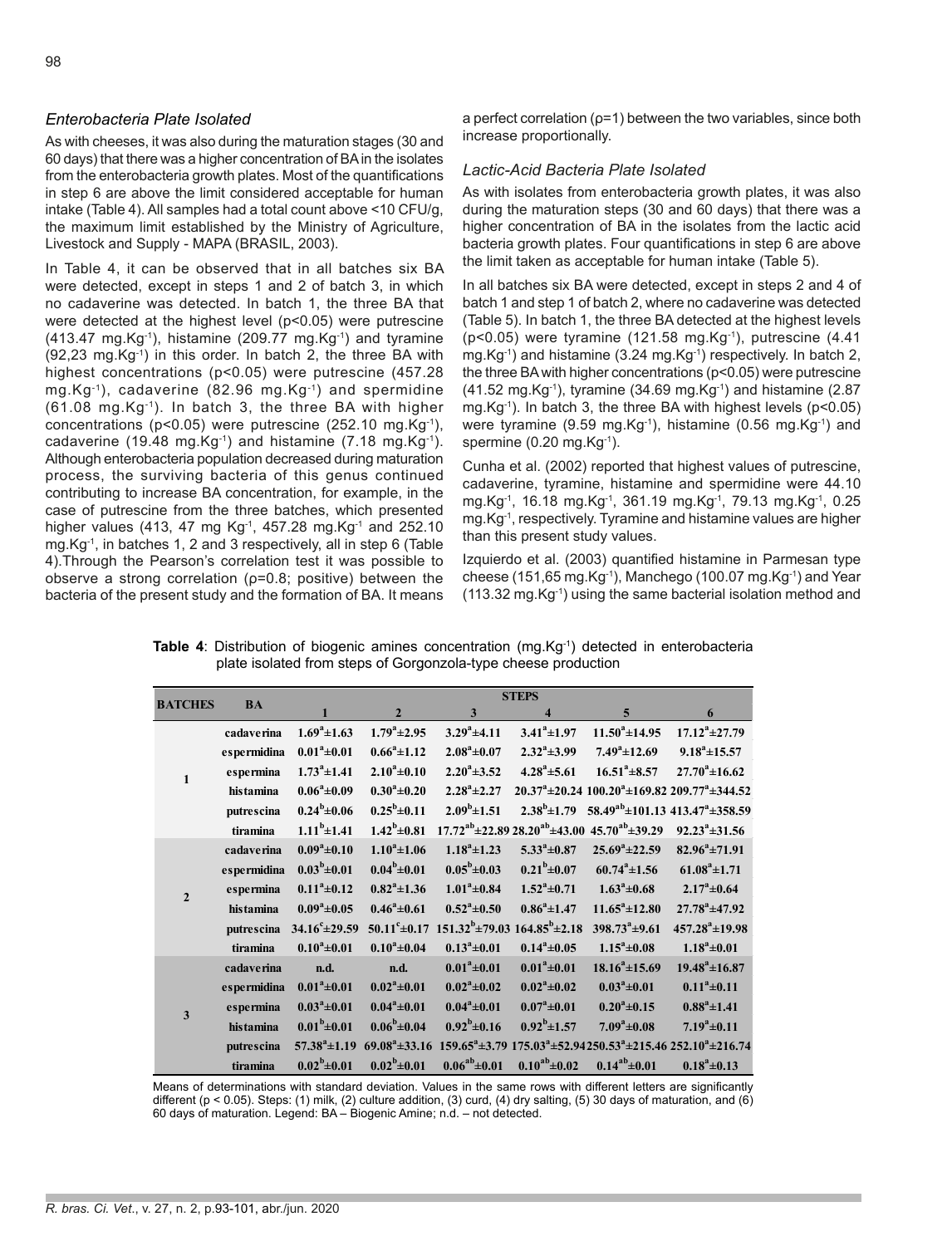| <b>BATCHES</b>          | <b>BA</b>       | <b>STEPS</b>            |                         |                         |                                                  |                         |                          |  |
|-------------------------|-----------------|-------------------------|-------------------------|-------------------------|--------------------------------------------------|-------------------------|--------------------------|--|
|                         |                 | $\mathbf{1}$            | $\overline{2}$          | $\overline{\mathbf{3}}$ | $\overline{\mathbf{4}}$                          | 5                       | 6                        |  |
| $\mathbf{1}$            | cadaverine      | $0.01^a \pm 0.01$       | n.d.                    | $0.01^a \pm 0.01$       | n.d.                                             | $0.10^a \pm 0.07$       | $0.10^a \pm 0.07$        |  |
|                         | s permidine     | $0.02^a \pm 0.01$       | $0.03^{\rm a}$ ±0.08    | $0.04^a \pm 0.02$       | $0.07^{\circ}$ ±0.01                             | $0.61^a \pm 1.01$       | $0.65^a \pm 1.08$        |  |
|                         | s permine       | $0.03^b \pm 0.01$       | $0.03^b \pm 0.01$       | $0.05^b \pm 0.03$       | $0.06^b \pm 0.04$                                | $0.07^b \pm 0.01$       | $0.15^b \pm 0.01$        |  |
|                         | histamine       | $0.01^a \pm 0.01$       | $1.31^a \pm 1.22$       | $1.77^{\rm a}$ ±1.45    | $2.59^a \pm 2.24$                                | $2.79^a \pm 2.40$       | $3.24^a \pm 0.46$        |  |
|                         | putrescine      | $0.05^a \pm 0.04$       | $0.06^a \pm 0.01$       | $0.13^{\circ}$ ±0.06    | $0.14^a \pm 0.17$                                | $0.17^{\circ}$ ±0.08    | $4.41^a \pm 7.56$        |  |
|                         | tiramine        | $0.04^a \pm 0.01$       | $0.17^{\circ}$ ±0.01    | $0.32^{\rm a} \pm 0.38$ | $53.52^a \pm 5.71$                               | $120.60a \pm 87.79$     | $121.58^{\circ}$ ± 88.66 |  |
|                         | cadaverine      | n.d.                    | $0.01^{ab} \pm 0.01$    | $0.01^{ab} \pm 0.01$    | $0.02^{ab} \pm 0.01$                             | $0.03^{ab} \pm 0.01$    | $0.04^a \pm 0.02$        |  |
|                         | s permidine     | $0.02^a \pm 0.01$       | $0.02^a \pm 0.01$       | $0.02^a \pm 0.01$       | $0.03^a \pm 0.01$                                | $0.04^a \pm 0.02$       | $0.08^a \pm 0.10$        |  |
| $\overline{2}$          | <b>spermine</b> | $0.06^a \pm 0.02$       | $0.06^a \pm 0.02$       | $0.10^a \pm 0.02$       | $0.11^{\degree}\pm0.09$                          | $0.13^{\circ} \pm 0.04$ | $0.13^{\circ} \pm 0.08$  |  |
|                         | histamine       | $0.14^a \pm 0.02$       | $0.59^a \pm 0.08$       | $0.67^{\rm a}$ ±0.09    | $2.17^{\circ}$ ±3.61                             | $2.20^a \pm 1.88$       | $2.87^{\circ}$ ±2.41     |  |
|                         | putrescine      | $0.06^{\rm c} \pm 0.03$ | $0.08^{\rm c}$ ±0.03    | $0.09^{\rm c} \pm 0.02$ | $0.57^{\rm c} \pm 0.97$                          | $19.12^b \pm 0.54$      | $41.52^a \pm 1.49$       |  |
|                         | tiramine        | $0.42^b \pm 0.03$       | $3.09^b \pm 0.63$       |                         | $3.78^b \pm 0.55$ 19.67 <sup>ab</sup> $\pm 1.77$ | $19.86^{ab} \pm 1.65$   | $34.69^a \pm 27.13$      |  |
|                         | cadaverine      | $0.01^a \pm 0.01$       | $0.02^{\rm a} \pm 0.02$ | $0.02^a \pm 0.02$       | $0.03^{\circ}$ ±0.03                             | $0.03^{\circ} \pm 0.03$ | $0.05^{\circ}$ ±0.03     |  |
| $\overline{\mathbf{3}}$ | s permidine     | $0.01^a \pm 0.01$       | $0.01^a \pm 0.01$       | $0.01^a \pm 0.01$       | $0.04^a \pm 0.02$                                | $0.04^a \pm 0.05$       | $0.04^a \pm 0.05$        |  |
|                         | s permine       | $0.01^a \pm 0.02$       | $0.20^a \pm 0.21$       | $0.07^{\rm a}$ ±0.04    | $0.07^{\rm a}$ ±0.06                             | $0.07^{\rm a}$ ±0.06    | $0.09^a \pm 0.06$        |  |
|                         | histamine       | $0.03^a \pm 0.01$       | $0.07^{\rm a}$ ±0.02    | $0.09^a \pm 0.06$       | $0.15^a \pm 0.07$                                | $0.15^a \pm 0.07$       | $0.56^a \pm 0.81$        |  |
|                         | putrescine      | $0.03^a \pm 0.04$       | $0.04^a \pm 0.06$       | $0.05^{\circ}$ ±0.69    | $0.07^{\circ}$ ±0.11                             | $0.12^a \pm 0.15$       | $0.12^a \pm 0.15$        |  |
|                         | tiramine        | $0.01^a \pm 0.01$       | $0.01^a \pm 0.01$       | $0.10^a \pm 0.12$       | $0.39^a \pm 0.09$                                | $9.59^a \pm 10.38$      | $9.59^a \pm 10.38$       |  |

**Table 5**: Distribution of biogenic amines concentration (mg.Kg<sup>-1</sup>) detected in lactic-acid bacteria plate isolated from Gorgonzola-type cheese production

Means of determinations with standard deviation. Values in the same rows with different letters are significantly different (p < 0.05). Steps: (1) milk, (2) culture addition, (3) curd, (4) dry salting, (5) 30 days of maturation, and (6) 60 days of maturation. Legend: BA – Biogenic Amine; n.d. – not detected.

these values are more than double to the values found in three batches of Gorgonzola-type cheese manufactured of this article.

Ubaldo et al. (2015) quantified the maximum level of tyramine in Muzzarella-type cheese at 28.04 mg.Kg-1.

Cheese represents an ideal environment for the production of amines and matured cheeses are more prone to amine formation. In fact, several outbreaks of histamine poisoning have been reported and associated with the consumption of some cheeses (Buňková et al., 2010). In addition, the presence and accumulation of some amines in the cheese may be an indication of inadequate manufacturing and milking practices (Buňková et al., 2010; EFSA, 2011).

All events were observed because the initial raw material showed a high initial level of contaminating bacteria with the ability to decarboxylate amino acids and produce biogenic amines. This fact is confirmed by the high production of BA throughout the maturation process. The results were different from the other findings of the articles because in other countries, there is a greater rigor in terms of milk quality, in terms of possible contamination during handling and in the choice of safe bacterial strains of cultures.

## **Acknowledgments**

#### **Conclusions**

It is concluded that, cheese still remains a more perfect and complete medium for the observation of development of microorganisms and BA formation.

Regarding the appearance of BA, the choice of a special starter culture and lack of BA formation capacity associated with good manufacturing and milking practices would lead to better results when compared with the use of simple cultures and usual methods of manufacturing and milk conservation. Therefore, the use of greater stringency in the choice of starter culture and greater control in the appearance of BA in cheeses could be a criterion of quality in the manufacture of matured cheeses to obtain positive effects in the non-formation of BA or the retardation of their formation.

It is needed to establish limits for the other BA, since, in Brazilian legislation, there is only for histamine. They should be used as a quality criterion because, when present, they can remain in the final product even after long periods of maturation and cause serious and silent damage to consumer health.

The authors are grateful for financial support from CAPES (Coordination of Improvement of Higher Education Personnel) and the Foundation for Research Support of the State of Rio de Janeiro (FAPERJ) for their support through projects E-26/103.003/2012 and E-26/112.393/2012. SANTOS was supported by the Coordination for Higher-Level Training (CAPES).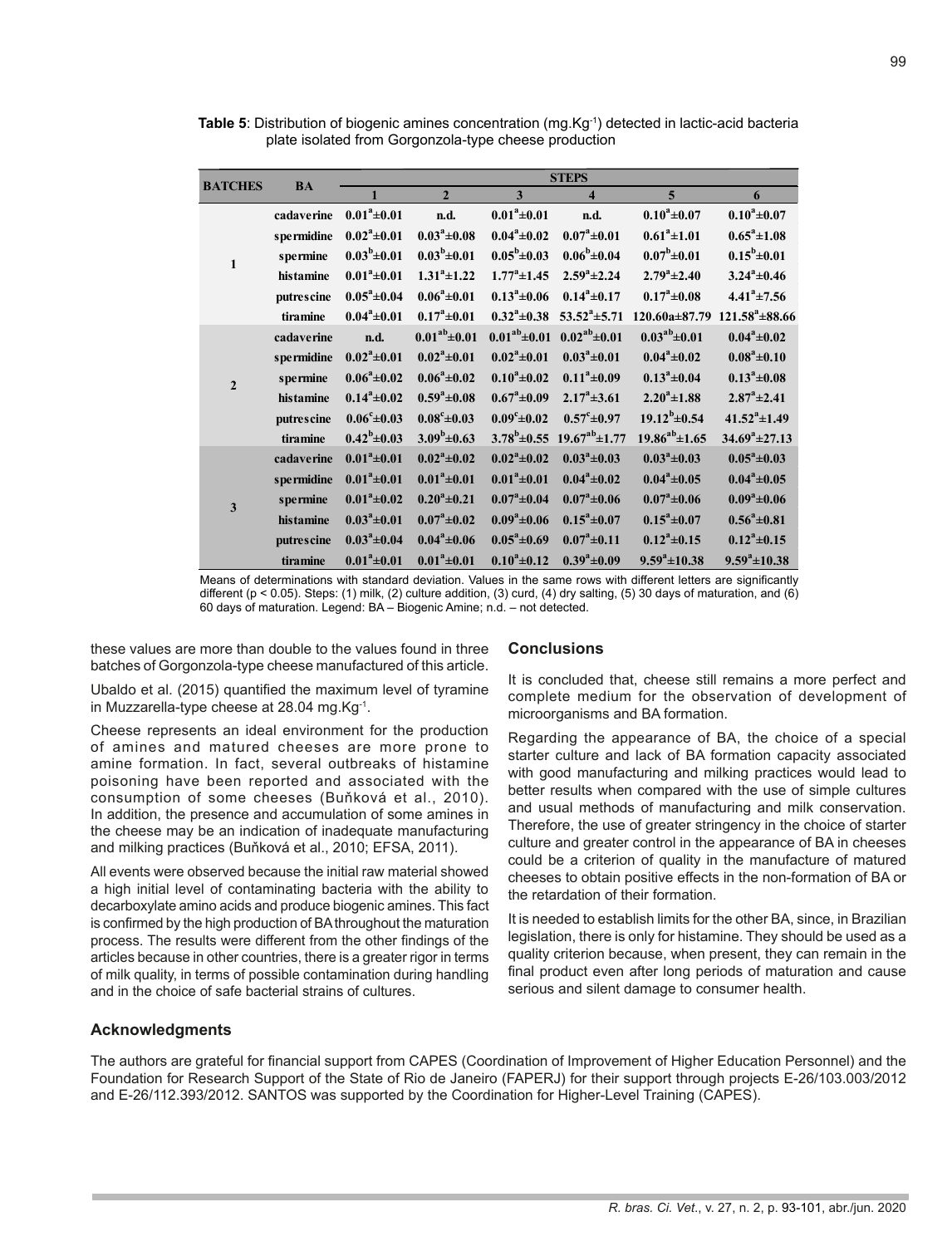## **Referências**

ANDIC, S.; GENCCELEP, H.; KOSE S. Determination of biogenic amines in Herby cheese. *International Journal of Food Properties*, v. 13, p, 1300-1314, 2010.

AOAC. *Official Methods of Analysis*. 18th ed. Washington, DC, USA: Association of Official Analytical Chemists; 2005.

APHA. *Compendium of Methods for the Microbiological Examination of Foods*. 4th ed. Washington, DC: American Public Health Association; 2001.

BRASIL. Instrução Normativa SDA nº 62, de 26 de agosto de 2003. Oficialização dos Métodos Analíticos Oficiais para Análises Microbiológicas para Controle de Produtos de Origem Animal e Água, com seus respectivos capítulos e anexos, em conformidade com o anexo desta Instrução Normativa, determinando que sejam utilizados no Sistema de Laboratório Animal do Departamento de Defesa Animal. *Diário Oficial da União*, Brasília, DF, p. 14, 18 set. 2003. Seção 1.

BUŇKOVÁ, L.; BUŇKA, F.; MANTLOVÁ, G.; ČABLOVÁ, I.S.; SEDLÁČEK, I.; ŠVEC, P.; PACHLOVÁ, V.; KRÁCMAR, S. The effect of ripening and storage conditions on the distribution of tyramine, putrescine and cadaverine in Edam-cheese. *Food Microbiology*, v.27, p.880-888, 2010.

BUŇKOVÁ, L.; ADAMCOVÁ, G.; HUDCOVÁ, K.; VELICHOVÁ, H.; PACHLOVÁ, V.; LORENCOVÁ, E.; BUŇKA, F. Monitoring of biogenic amines in cheeses manufactured at small- scale farms and in fermented dairy products in the Czech Republic. *Food Chemistry*, v.141, p.548–551, 2013.

CERUTTI, G.; CECCHI, L.; BRASCA, M.; MANERA, E.; PAITA, F. Biogenesis of amines in storage of cheese. *Rivista Di Scienza Dell'Alimentazione*, v.23, n.4, p.441-452, 1994.

COSTA, M.P.; BALTHAZAR, C. F.; RODRIGUES, B.L.; LAZARO, C.A. SILVA, A.C.O. CRUZ, A.G.; CONTE JUNIOR, C.A. Determination of biogenic amines by high-performance liquid chromatography (HPLC-DAD) in probiotic cow's and goat's fermented milks and acceptance. *Food Science and Nutrition*, n. 3, v. 3, p. 172-178, 2015.

CUNHA, F.L.; CONTE-JUNIOR, C.A.; LÁZARO, C.A.; SANTOS, L.R.; MÁRSICO, E.T.; MANO, S.B. Determinação de aminas biogênicas em diferentes tipos de queijos por cromatografia líquida de alta eficiência. *Revista Instituto Adolfo Lutz*, v.71, p.69- 75, 2012.

DAHL, S.; TAVARIA, F.K.; MALCATA, F.X. Relationship between flavour and microbiological profiles in Serra da Estrela cheese throughout ripening. *International Dairy Journal*, v.10, p. 255–262, 2000.

DANNENHAUER, C.E. *Desenvolvimento de um Aplicativo Computacional para Microbiologia Preditiva*. Dissertação (Mestrado em Engenharia de Alimentos) – Centro Tecnológico, Universidade Federal de Santa Catarina, Florianópolis, 147p. 2010.

DAVIS, J.G. The use of Special Litmus Milk Media for the Diagnostic Culture of Lactic Acid Bacteria: (1) Dextrose Litmus Milk, (2) Yeast Extract Litmus Milk, and (3) Yeast Extract Dextrose Litmus Milk. *Journal of Dairy Research*, v.6, p.121-124, 1935.

DEL RIO, B.; REDRUELLO, B.; LINARES, D.M.; LADERO, V.; FERNANDEZ, M.; MARTIN, M.C.; RUAS-MADIEDO, P.; ALVAREZ, M.A. The dietary biogenic amines tyramine and histamine show synergistic toxicity towards intestinal cells in culture. *Food Chemistry,* v.218, p.249-255, 2017.

DIEZHANDINO, I.; FERNÁNDEZ, D.; GONZÁLEZ, L.; MCSWEENEY, P.L.H.; FRESNOA, J.M. Microbiological, physicchemical and proteolytic changes in a Spanish blue cheese during ripening (*Valdeón cheese*). *Food Chemistry*, v.168, p.134-141, 2015.

EFSA (European Food Safety Authority e Panel on Biological Hazards - BIOHAZ). Scientific opinion on risk based control of biogenic amine formation in fermented foods. *EFSA Journal*, v.9, p.2393, 2011.

EL-SHEIKH, M.M.; EL-SENAITY, M.H.; YOUSSEF, Y.B.; SHAHEIN, N.M.; ABD RABOU, N.S. Effect of ripening conditions on the properties of Blue cheese produced from cow's and goat's milk. *Journal of American Science*, v.7, n.1, p. 485-490, 2011.

FILIPELLO, V.; GALLINA, S.; AMATO, E.; LOSIO, M.N.; PONTELLO, M.; DECASTELLI, L.; LOMONACO, S. Diversity and persistence of *Listeria monocytogenes* within the Gorgonzola PDO production chain and comparison with clinical isolates from the same area. *International Journal of Food Microbiology*, v. 245, p. 73-78, 2017.

GALITSOPOULOU, A.; MICHAELIDOU, A-M.; MENEXES, G.; ALICHANIDIS, E. Polyamine profile in ovine and caprine colostrum and milk. *Food Chemistry*, v. 173, p. 80-85, 2015.

GILLOT, G.; JANY, J-L.; POIRIER, E.; MAILLARD, M-B.; DEBAETS, S.; THIERRY, A.; COTON, E. Funcional diversity within the *Penicillium roqueforti* species. International *Journal of Food Microbiology*, v.241, p.141-150, 2017.

GOMES, M.B.; PIRES, B.A.D.; FRACALANZZA, S.A.P.; MARIN, V.A. O risco das aminas biogênicas. *Ciência e Saúde Coletiva*, v. 19, n. 4, p. 1123-1134, 2014. Disponível em: <http://www.scielo.br/ scielo.php?script=sci\_arttext&pid=S1413-81232014000401123>. Acesso em: 01 abr. 2017.

HALÁSZ, A.; BARÁTH, Á.; SIMON-SARKADI, L.; HOLZAPFEL, W. Biogenic amines and their production by microorganisms in food. *Trends in Food Science and Technology*, v.5, 1994.

HERMANNS, G.; FUNCK, G.D.; SCHIMIDT, J.T.; RICHARDS, N.S.P.S. Isolation and identification of supposedly bacteriocinogenic lactic acid bacteria from milk and cheese. *Revista Acadêmica: Ciências Agrárias Ambientais*, v.11, n.2, p.191-196, 2013.

HERNANDEZ-JOVER, T.; IZQUIERDO-PULIDO, M.; VECIANA-NOGUES, M.T.; MARINE-FONT, A.E.; VIDAL-CAROU, M.C. Biogenic amines and polyamine contents in meat and meat products. *Journal of Agricultural and Food Chemistry*, v.45, p.2098-2102, 1997.

HERRERO-FRESNO, A.; MARTÍNEZ, N.; SÁNCHEZ-LLANA, E.; DÍAZ, M.; FERNÁNDEZ, M.; MARTIN, M.C.; LADERO, V.; ALVAREZ, M.A. *Lactobacillus casei* strains isolated from cheese reduce biogenic amine accumulation in an experimental model. *International Journal of Food Microbiology*, v.157, p.297-304, 2012.

IZQUIERDO, P.; ALLARA, M.; TORRES, G.; GARCÍA, A.; BARBOZA, Y.; PIÑERO, M.I. Histamina en quesos madurados: Manchego, Parmesano y De Año. *Revista Científica*, v.3, p.431- 435, 2003.

LADERO, V.; LINARES, D.M.; FERNÁNDEZ, M.; ALVAREZ, M.A. Real time quantitative PCR detection of histamine-producing lactic bacteria in cheese: Relation with histamine content. *Food Research International*, v.41, n.10, p.1015-1019, 2008.

LÁZARO, C.A.; CONTE-JÚNIOR, C.A.; CUNHA, F.L.; MÁRSICO, E.T.; MANO, S.B.; FRANCO, R.M. Validation of an HPLC Methodology for the identification and quantification of biogenic amines in chicken meat. *Food Analytical Methods*, v.6, p.1024- 1032, 2013.